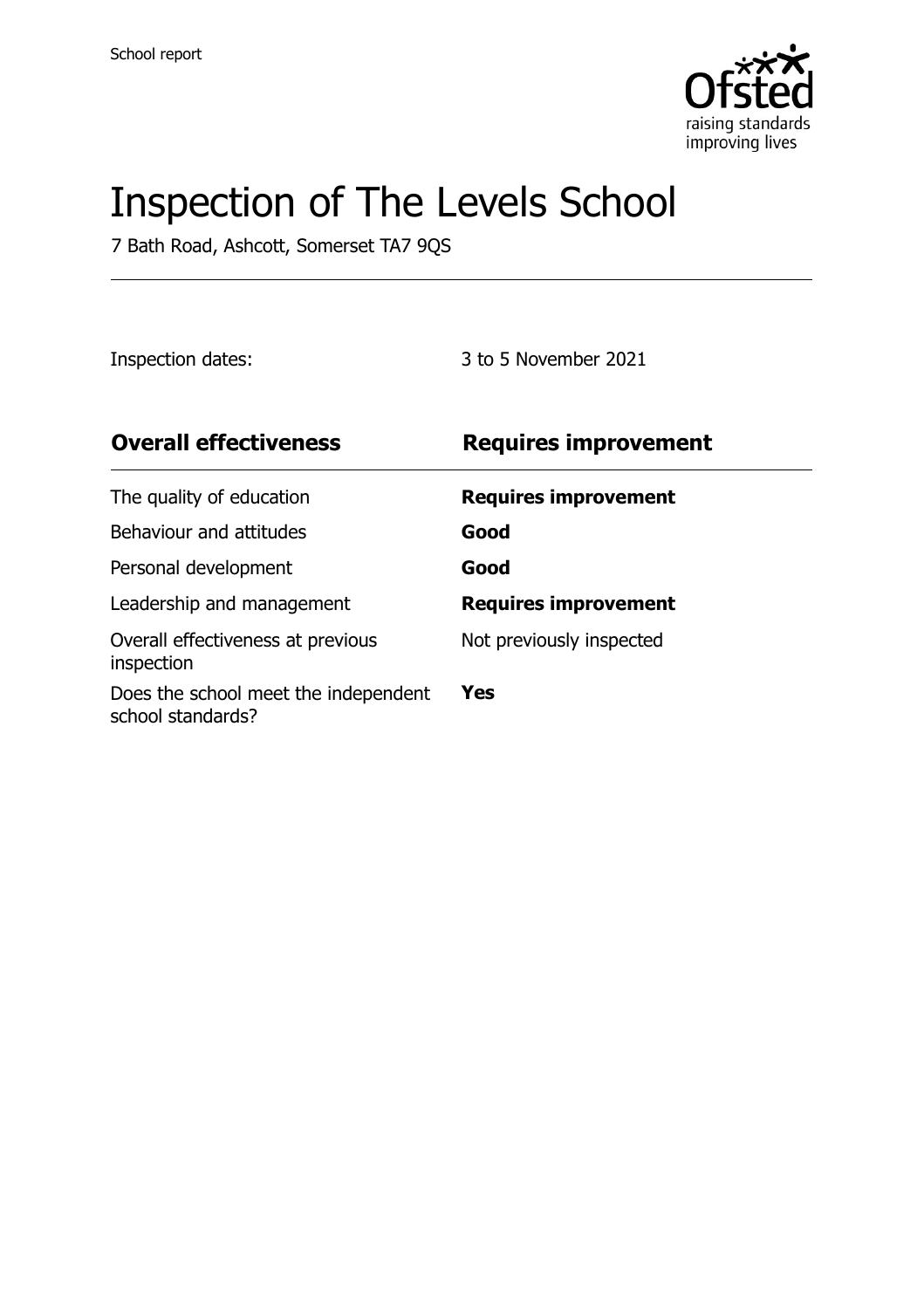

### **What is it like to attend this school?**

Pupils do not make the same progress in all subjects or phases of the school. Inconsistencies in the design of the curriculum prevent pupils from achieving as well as they could. Other weaknesses include the school's approach to reading. A few pupils find reading too difficult, which 'puts them off'. While the school promotes reading, it does not have an agreed approach to teaching early reading or phonics, which holds some pupils back.

Nevertheless, pupils enjoy coming to The Levels School. Most settle quickly and make new friends easily. Pupils say that they feel reassured and are supported well, including in their social and emotional well-being. The school is calm and orderly. This is particularly important as many pupils arrive having experienced problems or difficulties in previous schools. Pupils say that bullying is rare. If this does happen, pupils have confidence that staff will resolve this swiftly and sensitively.

#### **What does the school do well and what does it need to do better?**

Leaders have not ensured that the curriculum is strong enough in all subjects. The lack of small steps in some curriculum plans means that there are weaknesses in how learning is constructed for pupils, and this creates gaps in their knowledge. They do not develop a fluent or coherent body of knowledge. For example, field skills in geography are not yet broken down into incremental steps in order to enable high-quality learning.

Leaders do not ensure that there is a consistently strong approach to reading across the school. As a result, some pupils find reading to be extremely challenging, particularly when this is coupled with their special educational needs and/or disabilities (SEND) needs. Early reading, including the provision of high-quality phonics, is not well developed. Pupils do not always have reading books that are well matched to their reading ability. Teachers use a range of different approaches and techniques, which sometimes cause further confusion for a few pupils.

Since the school opened, leaders have faced several challenges, including getting the school up and running during the COVID-19 pandemic. Mostly, leaders have managed this well, so that pupils, many of whom have vulnerabilities and complex SEND, have been able to attend and receive the pastoral care and therapeutic support they need. Pupils and parents are appreciative of the helpful ways in which the leaders and staff work to create a welcoming and inclusive school. The proprietor ensures that the independent school standards (ISS) are fully met.

Leaders and managers are dedicated. They are passionate about fulfilling the school's vision for the pupils. However, there has been a significant challenge seen in the continued growth and rapidly increasing number of pupils who attend the school. This has brought increased demands and stresses on a small leadership team, whose current systems are still developing to match the rapid growth and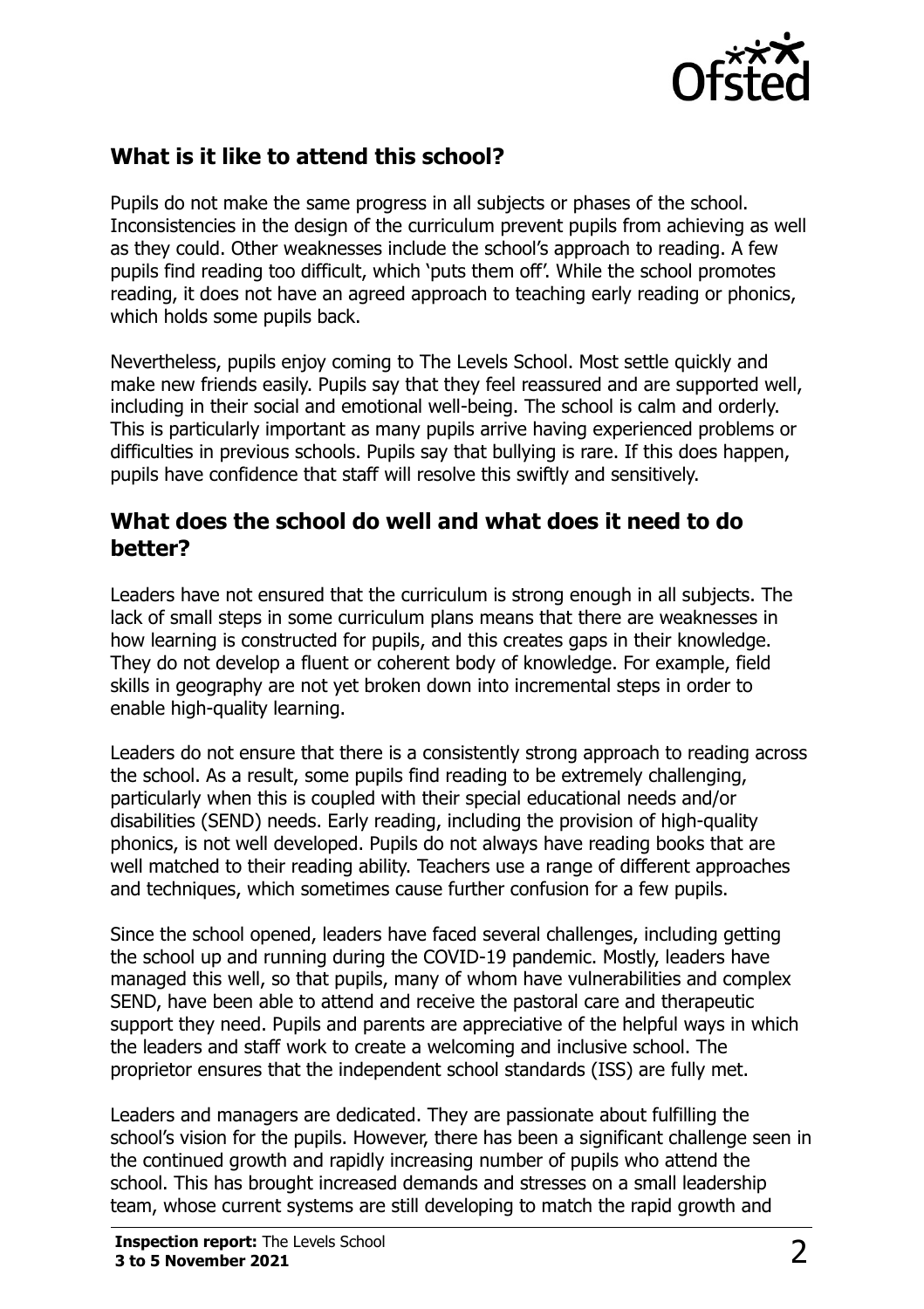

expansion of the school. Middle leadership roles and responsibilities are not fully developed. Some leaders, including the special educational needs coordinator (SENCo) and curriculum leaders, have not been able to check the quality of education provided in the areas they lead. Consequently, they have not identified some weaknesses as quickly as they could, which slows the rate of improvement.

Leaders ensure that the school's curriculum is sufficiently broad to meet the ISS. Pupils learn through a range of subjects to develop their linguistic, mathematical, scientific, human and social, physical and creative aspects of learning. This supports some pupils to be successful in relevant examinations. Leaders ensure that a strong personal, social, health and economic (PSHE) education curriculum is in place. This enables pupils to learn about themselves and understand the importance of relationships. Pupils show great empathy and are tolerant of those around them. The school's work to promote equalities and British values is effective, and it complies with schedule 10 of the Equality Act 2010. Pupils and staff work harmoniously to ensure that all are valued and feel respected. Pupils know right from wrong and are keen to make contributions to the school, and to the wider world.

Leaders responsible for the school's careers guidance ensure that this is up to date and effective. Older pupils enjoy work placements and experiences which are often uniquely tailored and designed to meet their interests and aspirations. Staff help pupils to find courses and sometimes accompany them to find out more about college courses and vocational next steps. Pupils benefit hugely and are effusive in their praise of staff who make this happen.

#### **Safeguarding**

The arrangements for safeguarding are effective. The proprietor ensures that safeguarding information is readily available, including publishing the safeguarding policy on the school's website.

Leaders, including the proprietors and governors, fully understand the vulnerable nature of many of the pupils in the school. As a result, they ensure that safeguarding procedures, including staff training, pre-employment checks and arrangements for reporting concerns, are appropriate and implemented diligently. Staff are tenacious in undertaking their safeguarding duties to keep pupils safe, including understanding the need to safeguard vulnerable pupils from unacceptable peer-on-peer sexual harassment or abuse.

#### **What does the school need to do to improve?**

#### **(Information for the school and proprietor)**

The curriculum is not planned well enough. This leads to gaps in pupils' knowledge in some subjects and phases of the school. Leaders should ensure that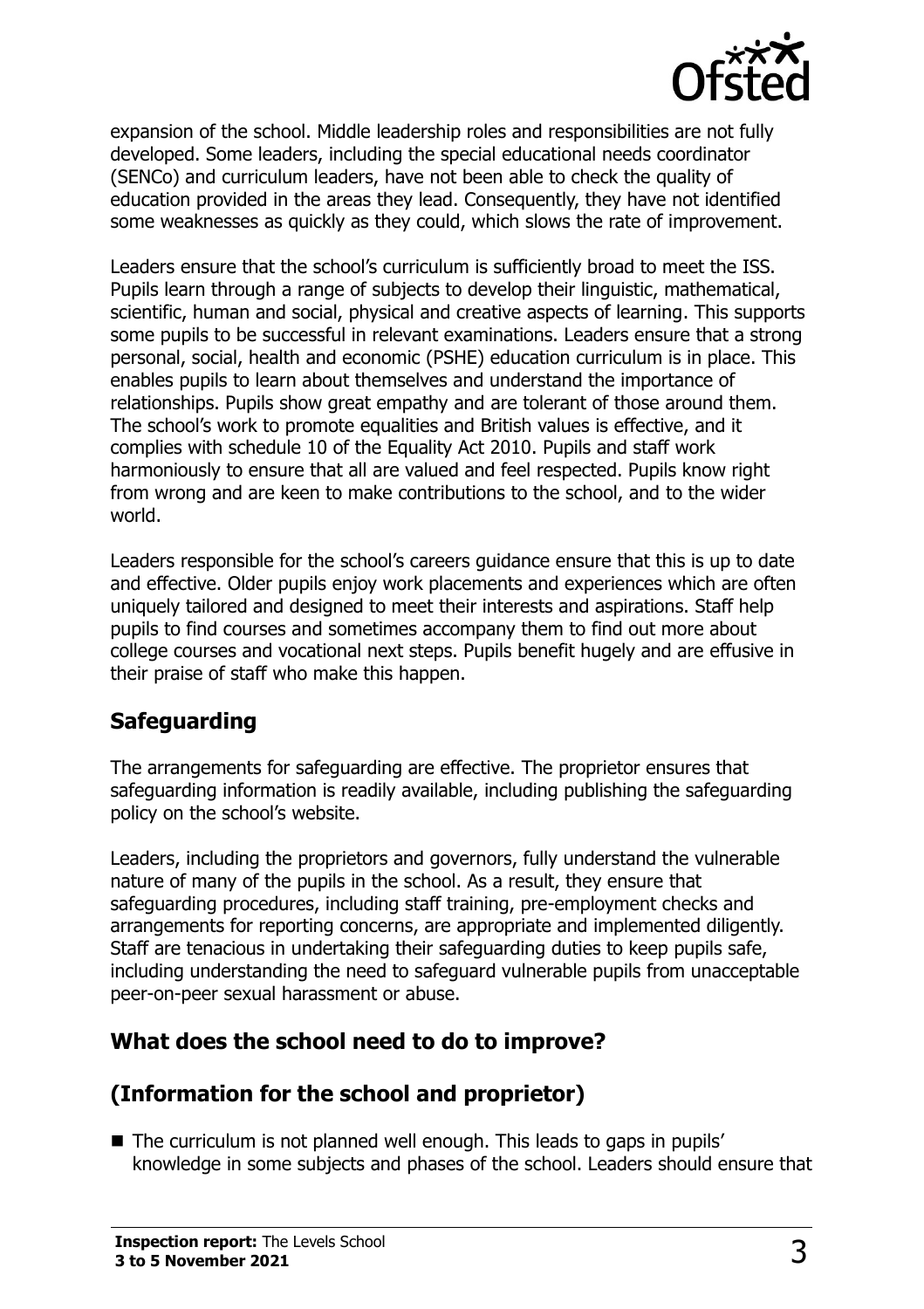

the curriculum is well sequenced with coherent steps to help pupils acquire appropriate knowledge throughout their time in the school.

- The reading curriculum, including for those in the earliest stages of reading, is not good enough. As a result, some pupils do not enjoy reading and find it too difficult, which compounds the difficulties that many pupils already face. Leaders must introduce a high-quality reading programme to promote a love of reading, as well as an effective model for teaching phonics.
- Middle leadership is underdeveloped. Consequently, too much responsibility falls to too few in implementing, checking for, or securing improvement. This weakens the school's rates of improvement. Senior leaders should ensure that middle leaders develop the capacity to support curriculum development.

#### **How can I feed back my views?**

You can use [Ofsted Parent View](http://parentview.ofsted.gov.uk/) to give Ofsted your opinion on your child's school, or to find out what other parents and carers think. We use information from Ofsted Parent View when deciding which schools to inspect, when to inspect them and as part of their inspection.

The Department for Education has further quidance on how to complain about a school.

If you are the provider and you are not happy with the inspection or the report, you can [complain to Ofsted.](http://www.gov.uk/complain-ofsted-report)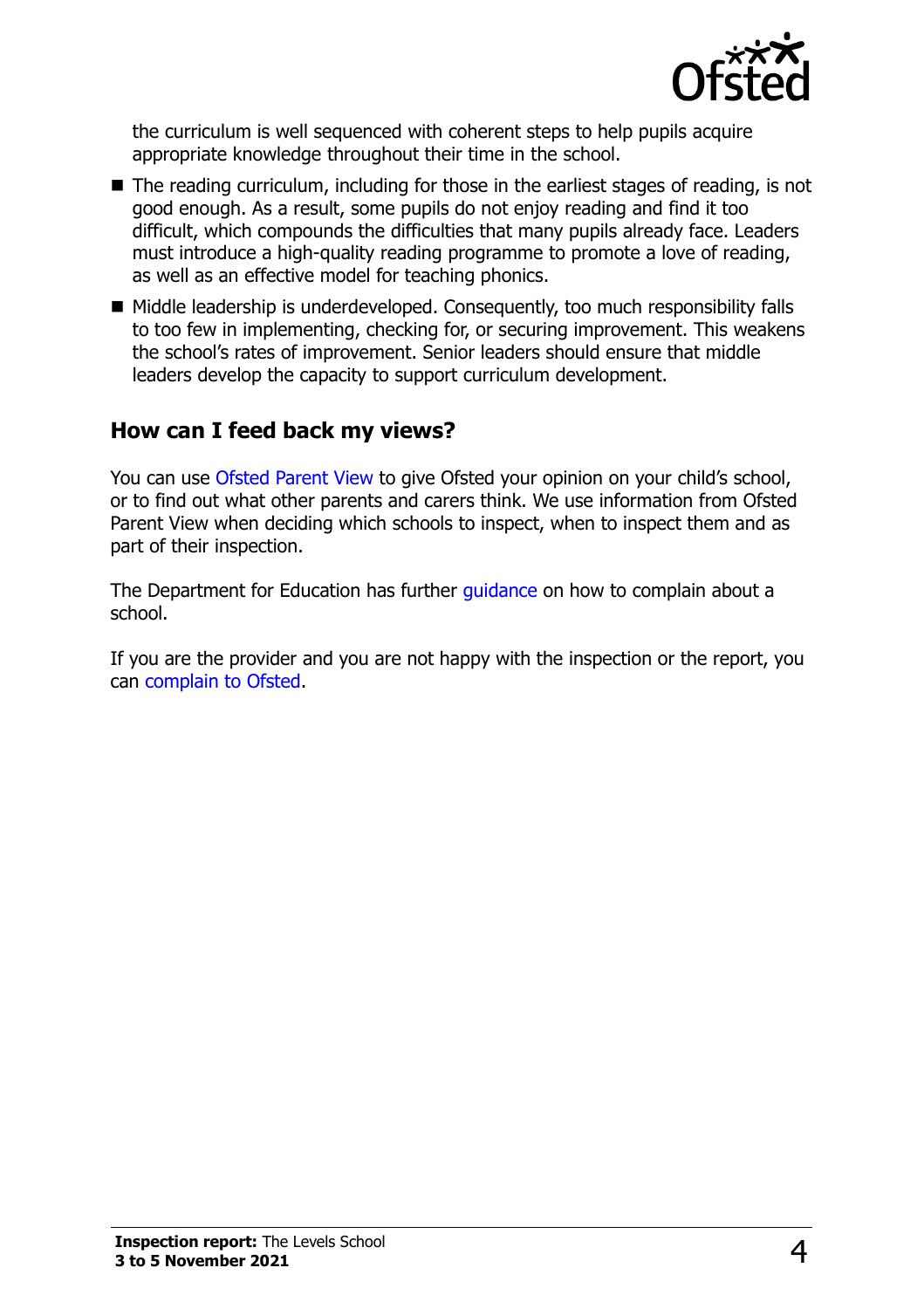

#### **School details**

| Unique reference number             | 147989                           |
|-------------------------------------|----------------------------------|
| <b>DfE registration number</b>      | 933/6014                         |
| <b>Local authority</b>              | Somerset                         |
| <b>Inspection number</b>            | 10201925                         |
| <b>Type of school</b>               | Other independent special school |
| <b>School category</b>              | Independent school               |
| <b>Age range of pupils</b>          | 8 to 18                          |
| <b>Gender of pupils</b>             | Mixed                            |
| Number of pupils on the school roll | 51                               |
|                                     |                                  |
| <b>Number of part-time pupils</b>   | $\mathbf{1}$                     |
| <b>Proprietor</b>                   | The Levels School Limited        |
| <b>Chair</b>                        | <b>Bradley Middleton</b>         |
| <b>Headteacher</b>                  | <b>Caroline Cook</b>             |
| <b>Annual fees (day pupils)</b>     | £19,500 to £28,500               |
| <b>Telephone number</b>             | 01458 211 014                    |
| <b>Website</b>                      | www.thelevelsschool.co.uk        |
| <b>Email address</b>                | office@thelevelsschool.co.uk     |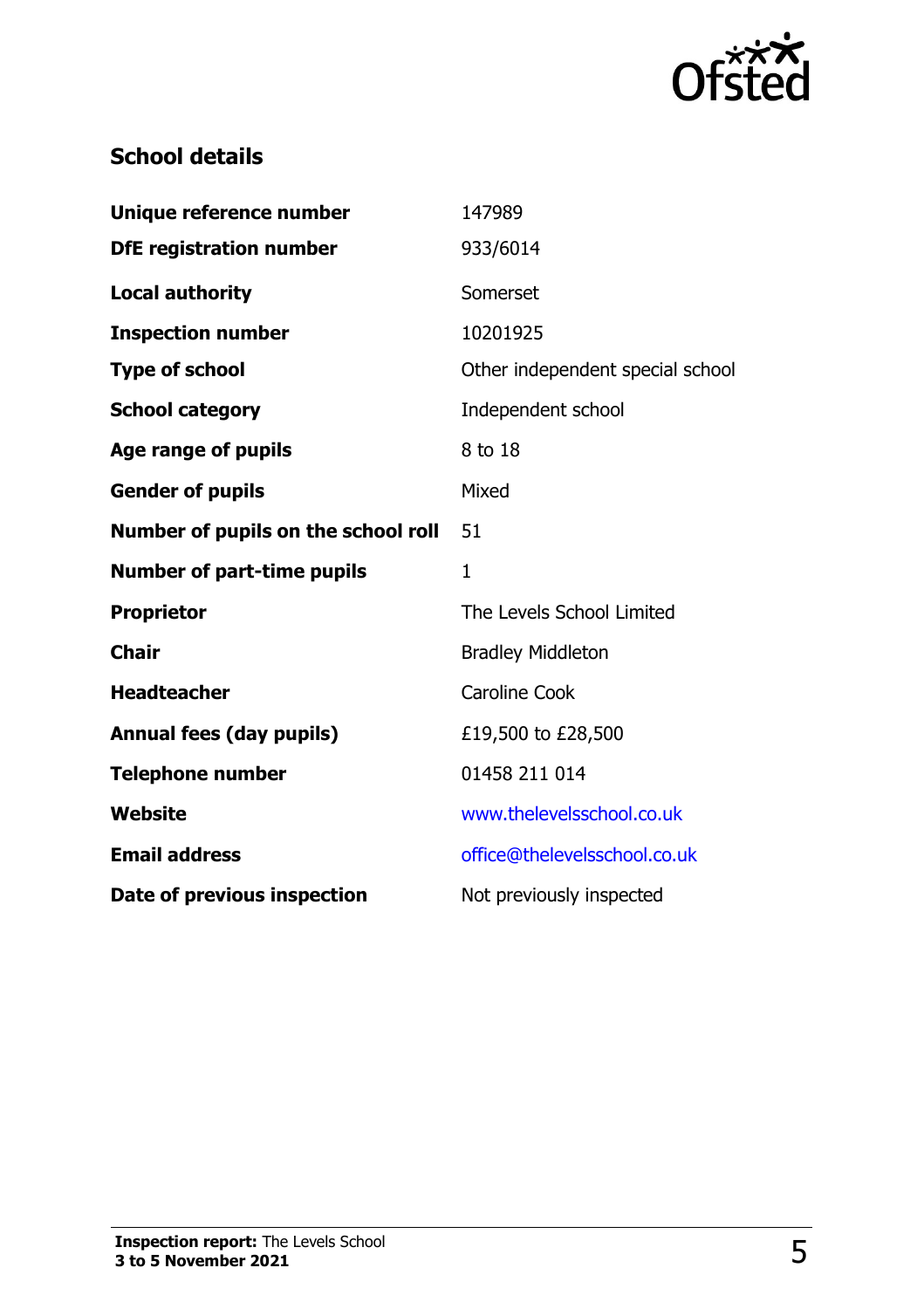

## **Information about this school**

- The Levels School opened on 4 January 2021, following its pre-registration inspection on 12 November 2020.
- $\blacksquare$  The school is registered for a maximum of 65 pupils.
- Most pupils who attend have an education, health and care plan. Many have diagnosed co-occurring conditions or diagnoses, including specific learning difficulties and autistic spectrum disorder.
- Several different local authorities, including Somerset, Bath and North East Somerset, Devon, Cornwall and Dorset, place pupils in the school.

## **Information about this inspection**

Inspectors carried out this inspection under section 109(1) and (2) of the Education and Skills Act 2008. The purpose of the inspection is to advise the Secretary of State for Education about the school's suitability for continued registration as an independent school.

This was the first routine inspection the school received since the COVID-19 pandemic began. Inspectors discussed the impact of the pandemic with school leaders and have taken that into account in their evaluation.

- **Inspectors met with the proprietors, the headteacher, the senior teacher and** curriculum leaders.
- The lead inspector met with members of the governing board, including the chair of the governing board.
- Inspectors carried out deep dives in these subjects: early reading, mathematics, PSHE and history. The lead inspector also looked at plans and undertook some lesson visits in geography.
- Inspectors looked at the single central register (SCR) and checked the school's systems for monitoring and reporting safeguarding concerns. The lead inspector met with the designated safeguarding lead and the school's administrative leader for maintaining the SCR.
- An inspector also met with the SENCo and head of therapy to help evaluate SEND provision and practice in the school.
- Inspectors spoke with a range of staff and met with groups of pupils to find out what it is like to be a pupil, or to work, in this school.
- The lead inspector reviewed key documentation, including the school's selfevaluation form, pupils' learning plans, governors' minutes and monitoring records.
- In making their judgements, inspectors looked at the survey responses, including those from pupils, staff and parents. This included taking the 27 free-text responses to Parent View into account.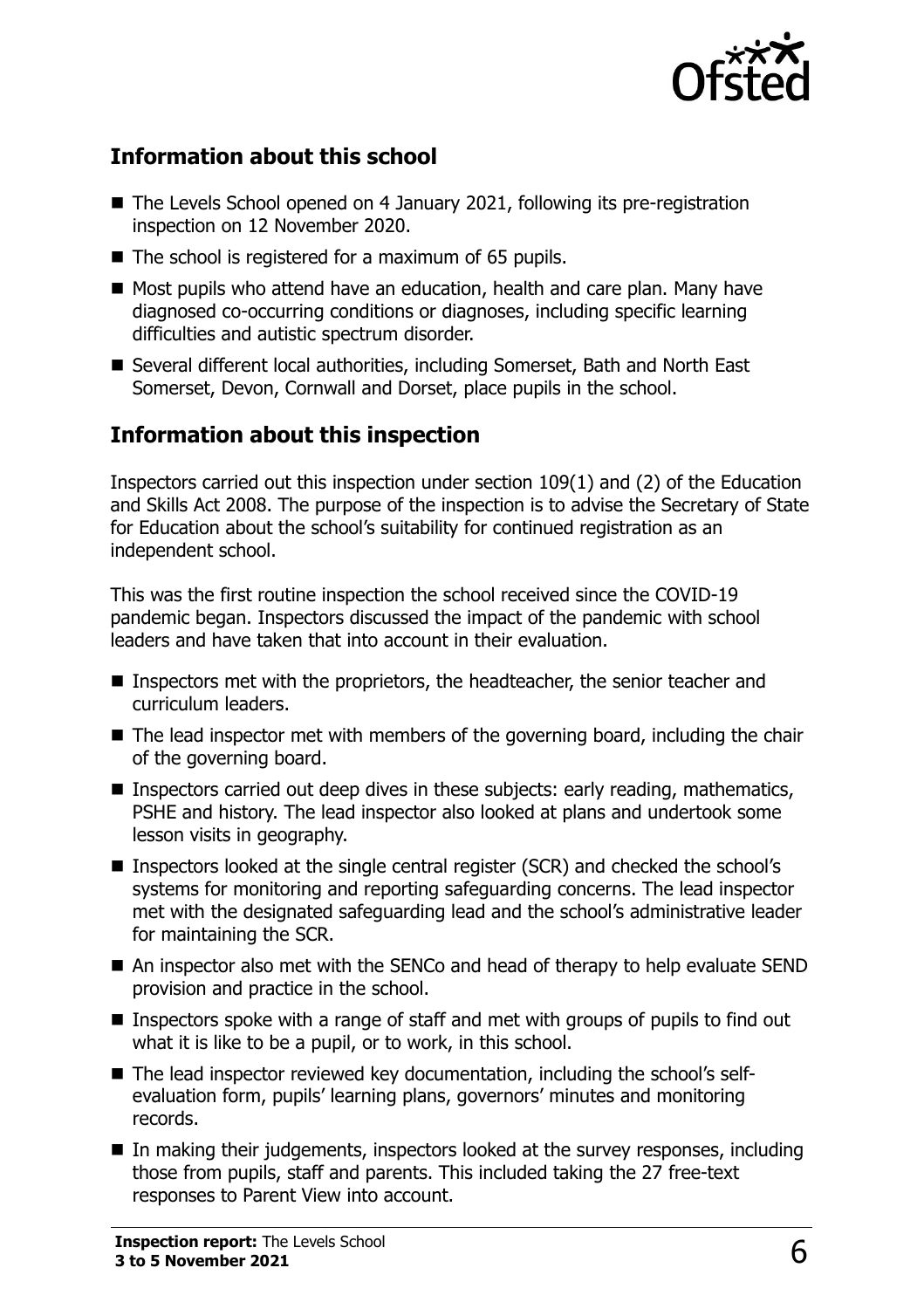

#### **Inspection team**

Stewart Gale, lead inspector **Her Majesty's Inspector** 

Paula Marsh **Cause Contract Contract Paula Marsh** Ofsted Inspector